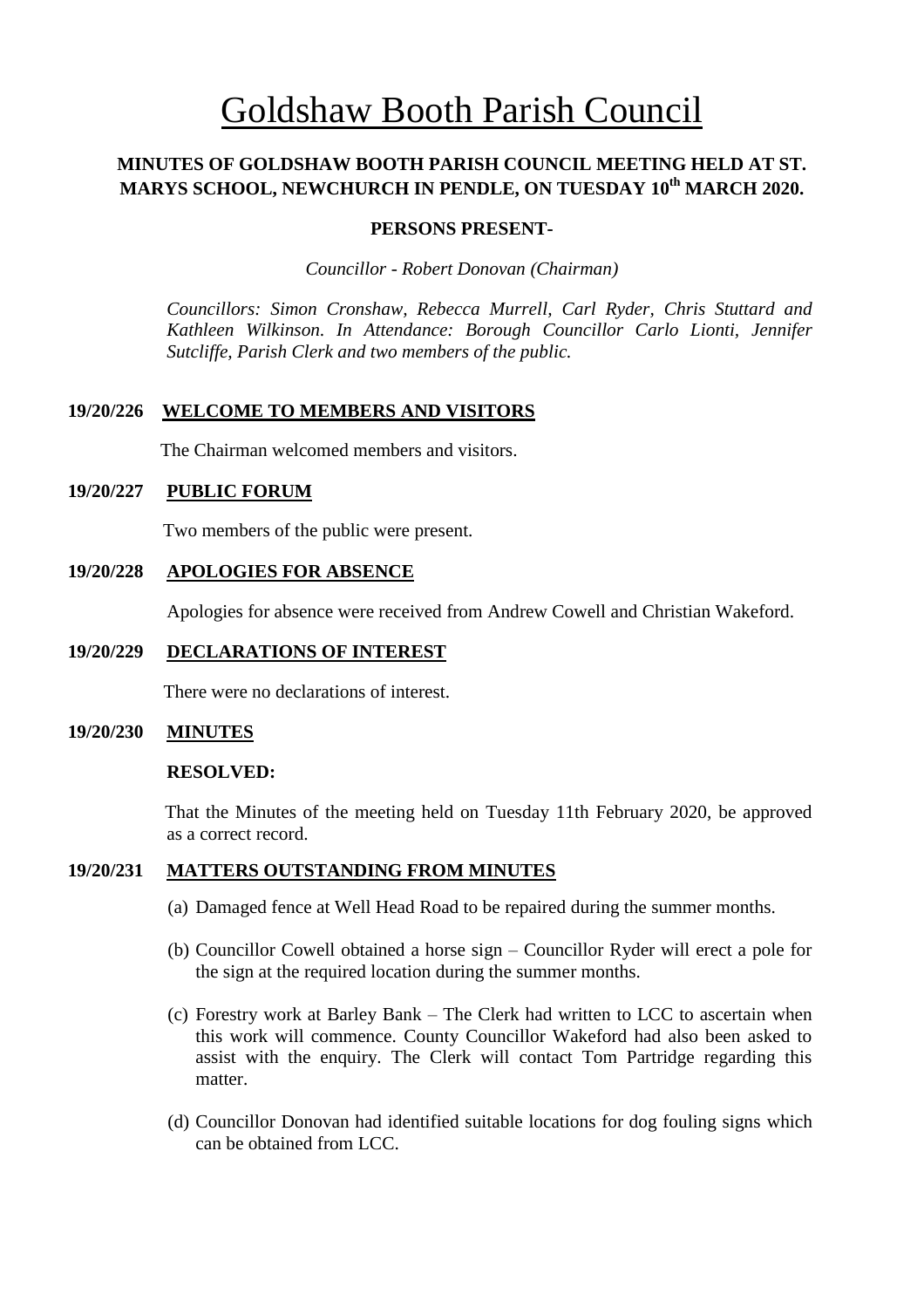(e) The Clerk had enquired with the local Credit Union for interest rates in respect of the donation. The higher rates are only applicable to individuals. As interest rates are so low, Councillors will continue to monitor interest rates and will review again at a later date.

# **19/20/232 REPORTS FROM CHAIRMAN AND PARISH COUNCILLORS**

#### Councillor Donovan

Had ordered the automatic hand dryer for the toilets. Toilet takings had amounted to £16.86.

# Councillor Cronshaw

Reported that Roughlee Parish Council were aware of the overgrown hedge in Jinny Lane. LCC had looked at the hedge and found no issue with it; however, a resident would continue to take up the matter with LCC. He had met with Tom Partridge from PBC who advised that the steps at Sparable Lane would be improved soon. Local villages were having a joint VE day event and Councillor Wilkinson confirmed she was involved with a working group that had been organised to discuss the event.

# Councillor Murrell

She had reported the footpath at Sabden Old Hall Farm to LCC as it was completely impassable due to earth and machinery. The heavy rain had caused the road to be washed away from Sabden Fold towards the Hall and she would also report this issue to LCC. The recent repair to the dry stone wall at Haddings Hill had again been extensively damaged. She also reported that Sabden Fold residents were very pleased with the new notice board, rubbish bin, grit bin and recent hedge cutting.

# Councillor Wilkinson

Reported that the wall on Spenbrook Road was damaged. As it was a retaining wall it was suggested that this was the responsibility of LCC. In the first instance Councillor Ryder would speak to the landowner. The road at the entrance to the Equestrian Centre was damaged and Councillor Ryder will speak to the owner of the centre. There were some large stones in the road at Faughs Quarry entrance and she would speak to the owner regarding these.

# Councillor Ryder

Reported that he had removed some more of the trees affected with ash die back in Sparable Wood. He had obtained 150 trees from Burnley FC in the Community for the tree planting day. He had positioned the new grit bin in Newchurch.

# **19/20/233 SECTION 106 MONIES**

Discussions continue regarding expenditure of the funds. Councillor Donovan was looking into further grants for the play area. It was agreed that the refurbishment of the play areas and playing field would be done in stages with the top play area being attended to first. Brian Pinder will be asked to provide a quotation for refurbishment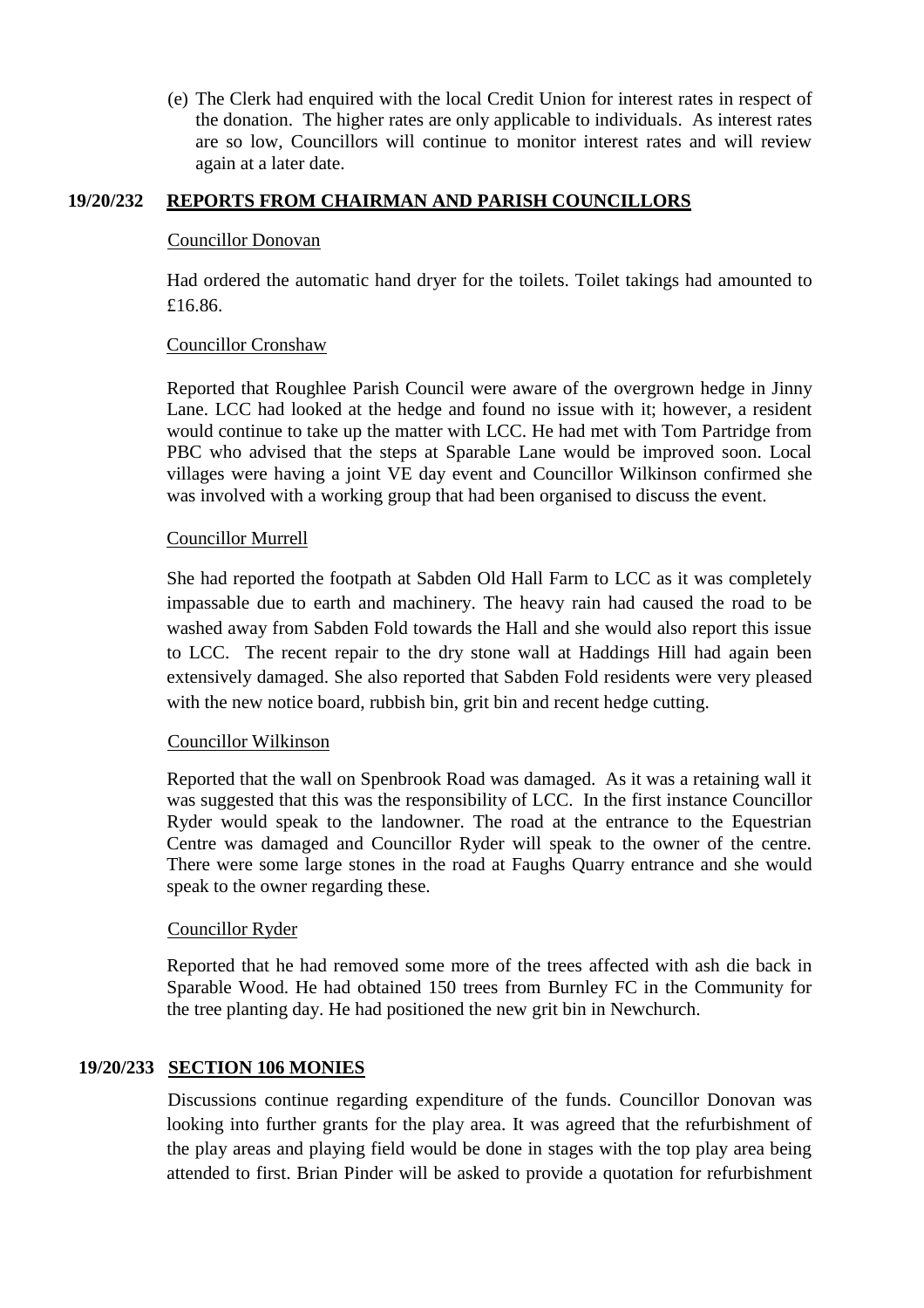of the play equipment on the top field. Councillor Ryder will obtain prices for wooden picnic benches. Playdale and Gary Birtwell would be asked to re-quote for the wooden play area. Prices will be obtained and be discussed at the Annual Parish Meeting. Councillor Cowell is still awaiting quotations for the heritage lamp posts.

# **RESOLVED:**

That this item will be added to next month's agenda for further discussion.

# **19/20/234 DEFIBRILLATORS FOR SPENBROOK AND SABDEN FOLD**

Councillor Donovan advised members that the £3000 bid to Barrowford and Western Committee for the purchase of two defibrillators had been approved. After taking advice from North West Ambulance Services the machines and cases were identified and will be ordered. One machine will be placed in Spenbrook and one in Sabden Fold. A training course for Councillors and residents will be organised in due course.

# **RESOLVED:**

That the Clerk will order the required machines and cases.

# **19/20/235 WEBSITE UPDATE**

Councillor Cronshaw gave members a preview of the new website, which should be live in the next few weeks.

# **RESOLVED:**

That the information is noted.

# 1**9/20/236 FOOTPATH 20 PROPOSED DIVERSION – REF: 13/13/0531P**

Members discussed the proposed diversion of the footpath.

# **RESOLVED:**

That there were no objections to the diversion.

# **19/20/237 PLANNING APPLICATION – 20/0119/PIP**

Two members of the public attended the meeting to discuss their objections to the proposal. Objections included building in an AONB on a green field site, overdevelopment, disruption to wildlife, an  $18<sup>th</sup>$  century clapper bridge which has historical significance and increased traffic Members discussed the application and were all in favour of objecting to the proposal.

# **RESOLVED:**

That the Clerk will write to PBC setting out the objections of the PC.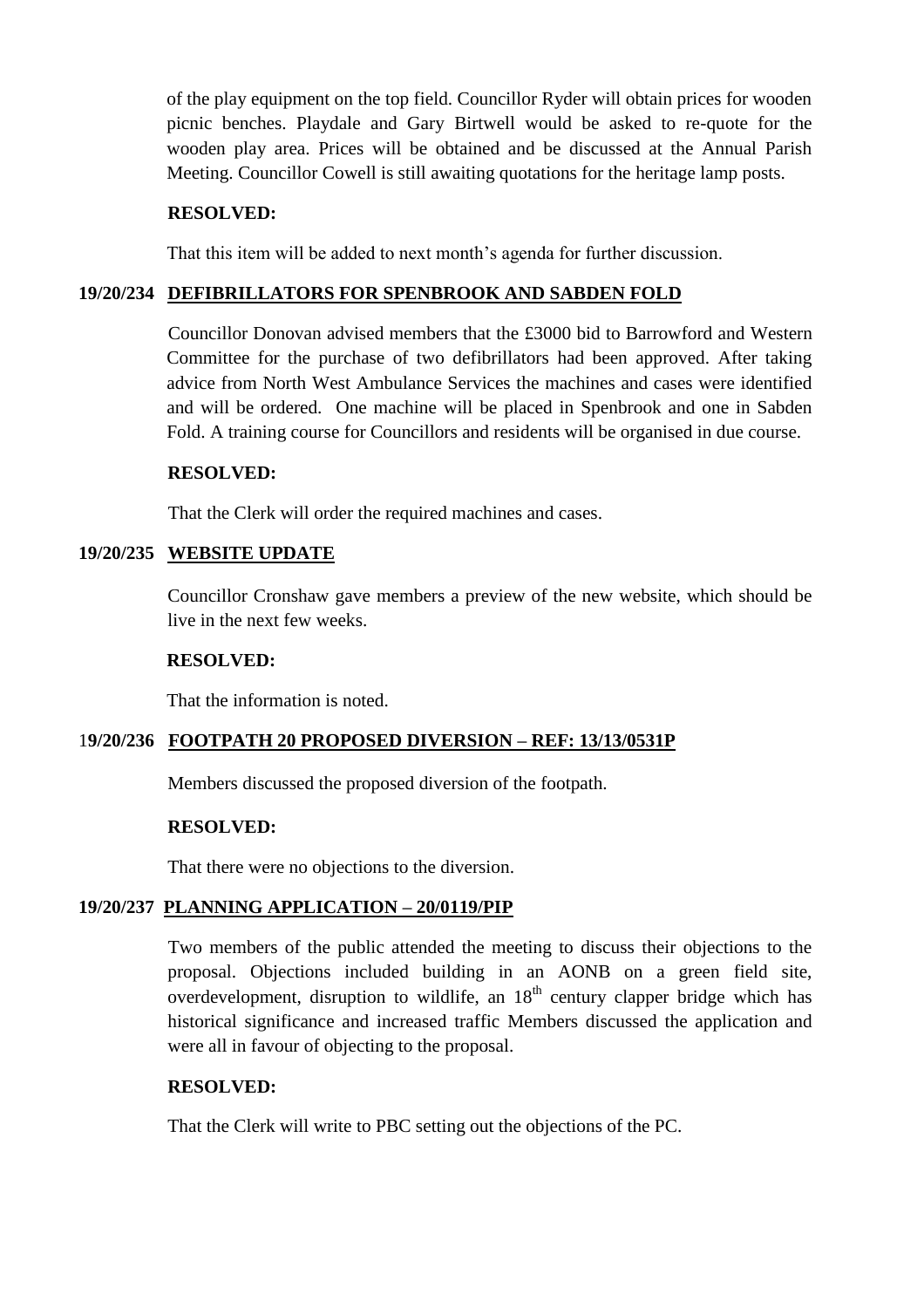# **19/20/238 ANNUAL PARISH MEETING**

Councillor Cronshaw updated members on agreed speakers at the APM. A flyer will be produced inviting residents to attend and be distributed with the Parish Magazine.

# **RESOLVED:**

That this item will be added to next month's agenda for further discussion.

# **19/20/239 ZURICH INSURANCE**

Members discussed the renewal.

# **RESOLVED:**

That the Parish Council would enter into a 5 year agreement with Zurich which would lower the premium.

# **19/20/240 BALSAM BASHING DAY**

Councillor Donovan will discuss the issue with a resident in the village.

#### **RESOLVED:**

Councillor Ryder will ask the gardener to provide a quotation for removal of the balsam.

# **19/20/241 BEST KEPT VILLAGE COMPETITION**

Members discussed the competition. Councillors Murrell and Wilkinson will coordinate the competition.

# **RESOLVED:**

That Newchurch, Sabden Fold and Spenbrook will all be entered in the competition.

# **19/20/242 DEVELOPMENT OF SPENBROOK MILL**

Councillor Donovan updated members on his latest discussions with the owner, who has now decided to curtail all communication with the Parish Council. He has indicated that he will not reimburse residents in connection with the recent tyre punctures. PBC have the site listed as a problem site and have already issued some enforcement notices. The PC are in regular communication with PBC and LCC regarding the site working outside of hours, the perimeter fencing, mud on the road and road blockages and are continuing to do all they can to ensure regulatory compliance and residents safety.

# **RESOLVED:**

That the information is noted.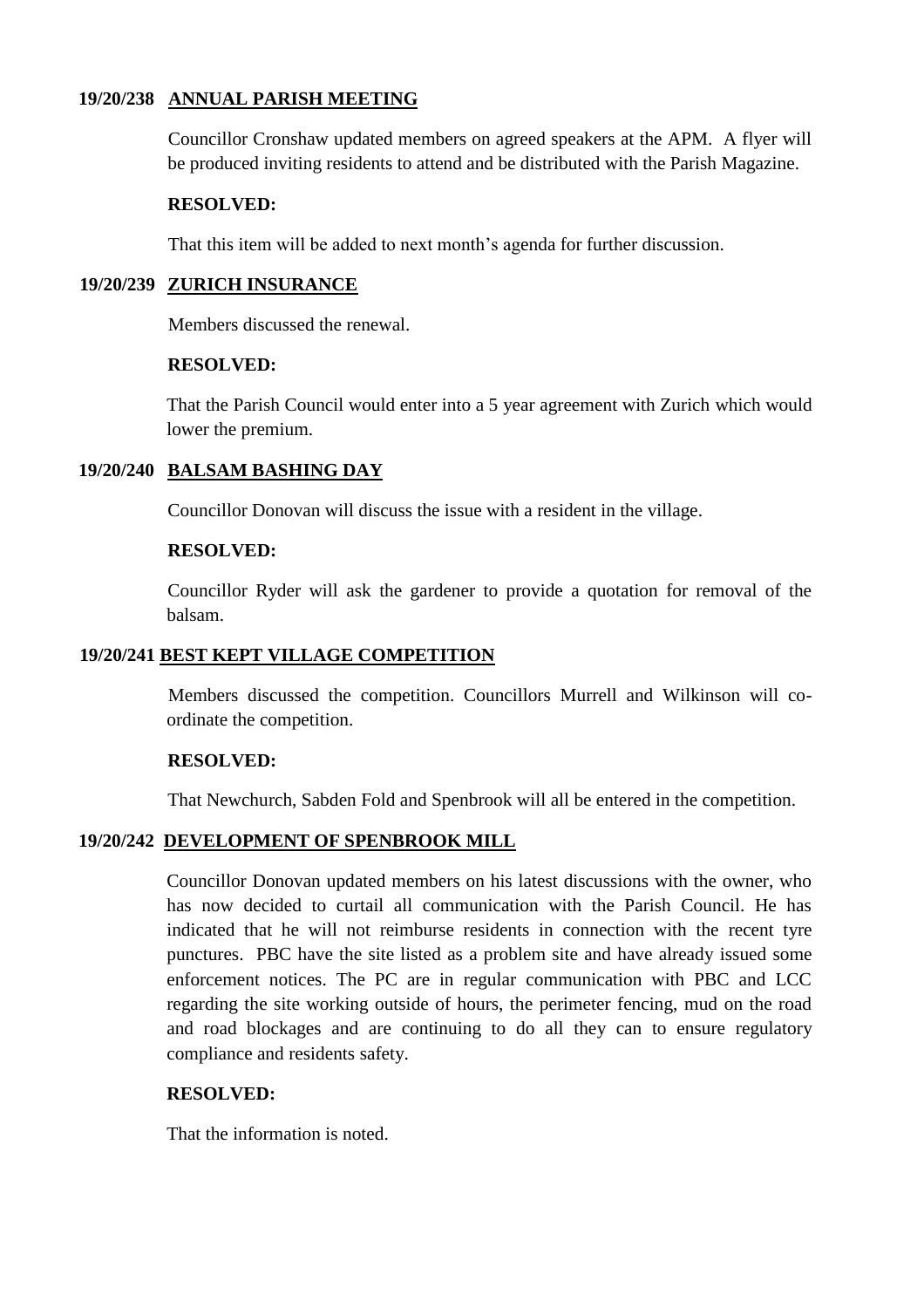# **19/20/243 CCTV - GDPR**

Members discussed the requirements.

#### **RESOLVED:**

- (a) That Councillor Donovan will update the GDPR policy.
- (b) That Councillor Cronshaw will produce the CCTV policy.

# **19/20/244 SIT ON MOWER**

Councillors Donovan and Ryder will compile a list of volunteers for the mower. Councillor Donovan will complete the Health & Safety requirements and in compliance with insurance requirements, it is intended to ask Gary Birtwell from Barley to complete basic training for volunteers. It was also suggested that the shed on the playing field be removed and the shipping container for the mower be placed there.

#### **RESOLVED:**

That the information is noted.

# **19/20/245 PARISH MAINTENANCE**

The gardener will start work shortly and will provide a price for the creation of the new rockery in Spenbrook. All drains in the village are blocked and despite being reported to LCC over the past twelve months, they have still not been attended to. The Clerk will contact PBC to ask if they can assist.

#### **RESOLVED:**

That the information is noted.

#### **19/20/246 FINANCIAL TRANSACTIONS**

The financial transactions for the month of February/March 2020 were reviewed. Since the last meeting, payments totalling £1224.84 had been made, including £970.08 shown on the agenda and £60.26 for the renewal of membership to Lancashire Association of Local Councils and £194.50 reimbursed to Councillor Donovan for the purchase of the hand dryer.

#### **RESOLVED:**

- (a) That the financial transactions were approved.
- (b) That the cash book figures were approved.

# **19/20/247 REPORTS FROM BOROUGH AND COUNTY COUNCILLORS**

Borough Councillor Lionti advised members that he will be standing again in the forthcoming elections.